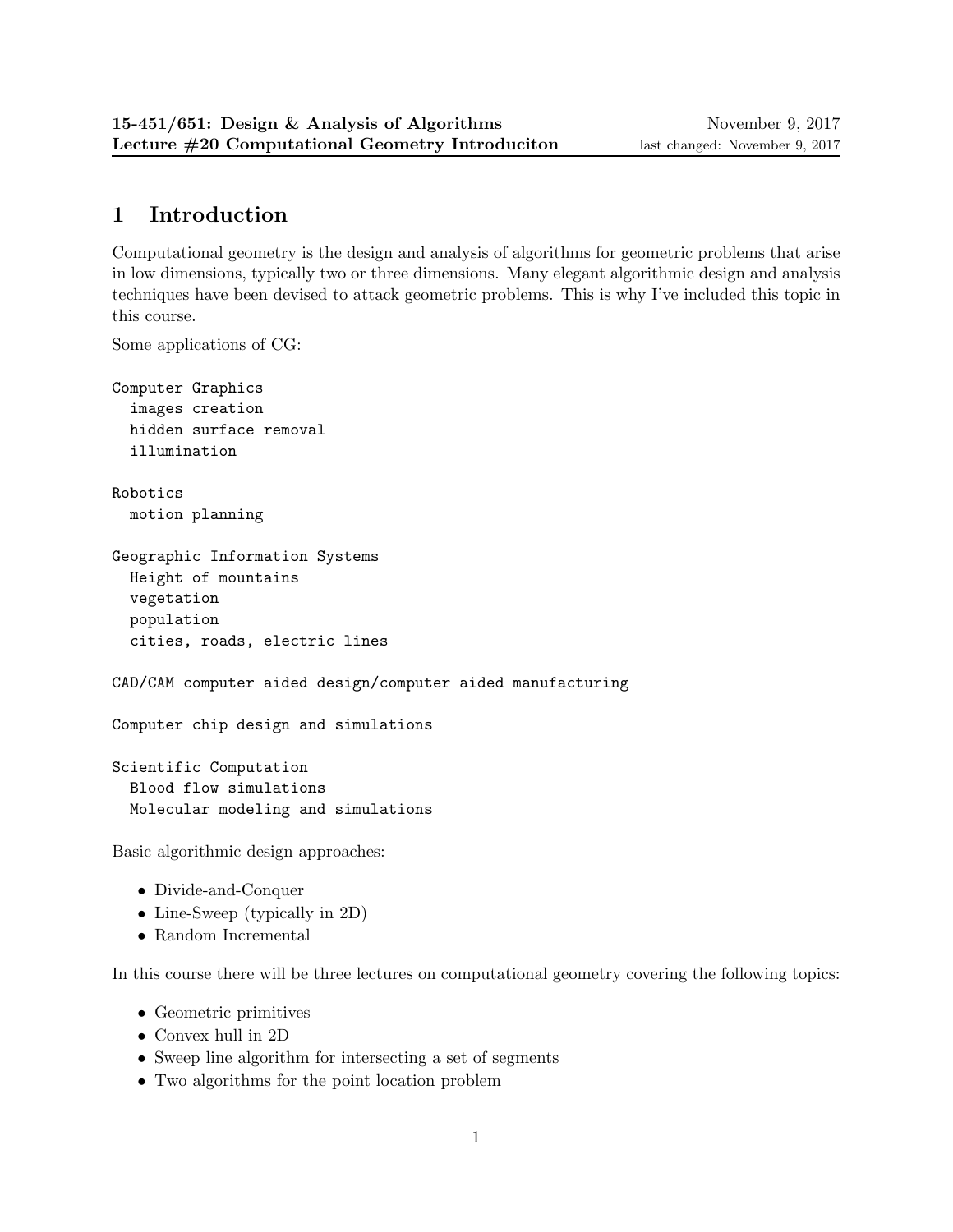#### 1.1 Representations

The basic approach used by computers to handle complex geometric objects is to decompose the object into a large number of very simple objects. Examples:

- An image might be a 2D array of dots.
- An integrated circuit is a planar triangulation.
- Mickey Mouse is a surface of triangles

It is traditional to discuss geometric algorithms assuming that computing can be done on ideal objects, such as real valued points in the plane. The following chart gives some typical examples of representations.

| Abstract Object   Representation |                                   |
|----------------------------------|-----------------------------------|
| Real Number                      | Floating Point Number, Big Number |
| Point                            | Pair of Reals                     |
| Line                             | Pair of Points, An Equation       |
| Line Segment                     | Pair of Endpoints                 |
| Triangle                         | Triple of points                  |
| $_{\rm Etc}$                     |                                   |

## 1.2 Using Points to Generate Objects

Suppose  $P_1, P_2, \ldots P_k \in \mathbb{R}^d$ . Below are several ways to use these points to generate more complex objects.

#### Linear Combination

Subspace = 
$$
\sum \alpha_i P_i
$$
 where  $\alpha_i \in \mathbb{R}$ 

Affine Combination

Plane = 
$$
\sum \alpha_i P_i
$$
 where  $\sum \alpha_i = 1, \alpha_i \in \mathbb{R}$ 

Convex Combination

$$
Body = \sum \alpha_i P_i \qquad \text{where} \qquad \sum \alpha_i = 1, \ \alpha_i \ge 0 \ \alpha_i \in \mathbb{R}
$$

$$
e.g.\frac{1}{\sqrt{11}}\sqrt{11}
$$
 =  $\{e^{18}+88+21\}e^{18+8+8=1}, 8,8,8\ge0\}$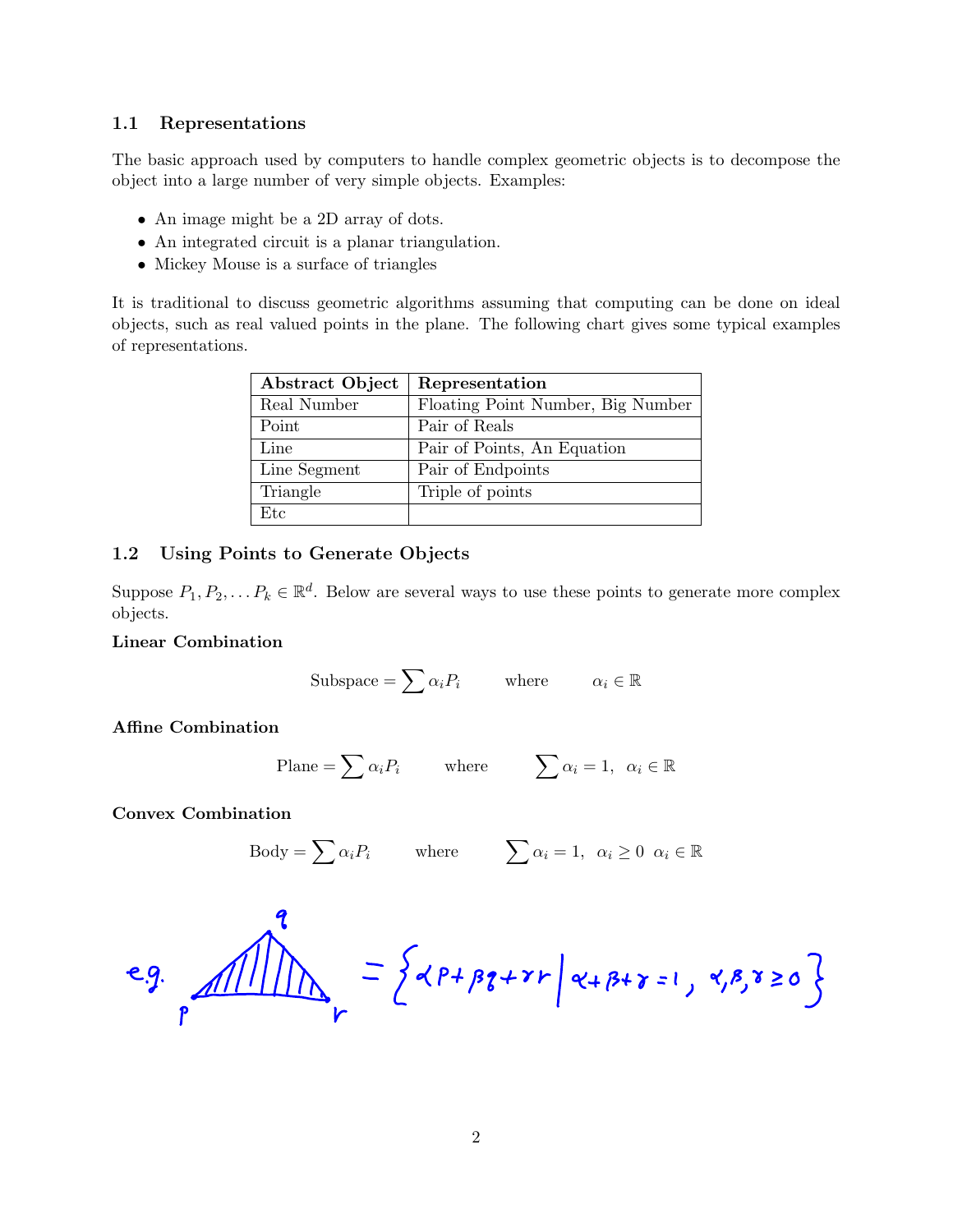## 2 Primitive Operations

I'll be giving integer implementations of these primitives in ocaml. Let's start with some basic operations on vectors in 2D. The code below defines vector addition subtraction, cross product, dot product and the sign of a number.

```
let (-) (x1, y1) (x2, y2) = (x1-x2, y1-y2)let (+) (x1,y1) (x2,y2) = (x1+x2, y1+y2)let cross (x1,y1) (x2,y2) = (x1*y2) - (y1*x2)let dot (x1,y1) (x2,y2) = (x1*x2) + (y1*y2)let sign x = compare x \theta(* returns -1 if x<0, 0 if x=0 and 1 if x>0 *)
```
# Line Side Test

Given three points  $P_1, P_2, P_3$ , the output of the *line side test* is "LEFT" if the point  $P_3$  is to the left of ray  $P_1 \rightarrow P_2$ , "RIGHT" if the point  $P_3$  is to the right of ray  $P_1 \rightarrow P_2$ , and "ON" if it is on that ray.

The algorithm is to construct vectors  $V_2$  and  $V_3$  by subtracting  $P_1$  from  $P_2$  and  $P_3$  respectively. Then take the cross product of  $V_2$  and  $V_2$  and look at its value compared to 0.



Here is an implementation of this test in ocaml which returns 1 if  $p_3$  is LEFT of ray  $p_1 \rightarrow p_2$ , -1 if RIGHT, and 0 if ON.

let line\_side\_test p1 p2 p3 = sign (cross (p2--p1) (p3--p1))

#### Line segment intersection testing  $\overline{O}$

Here we are given two line segments  $(a, b)$  and  $(c, d)$  (where  $a, b, c, d$  are points), and we have to determine if they cross. We can do this using four line-side tests, as illustrated here.

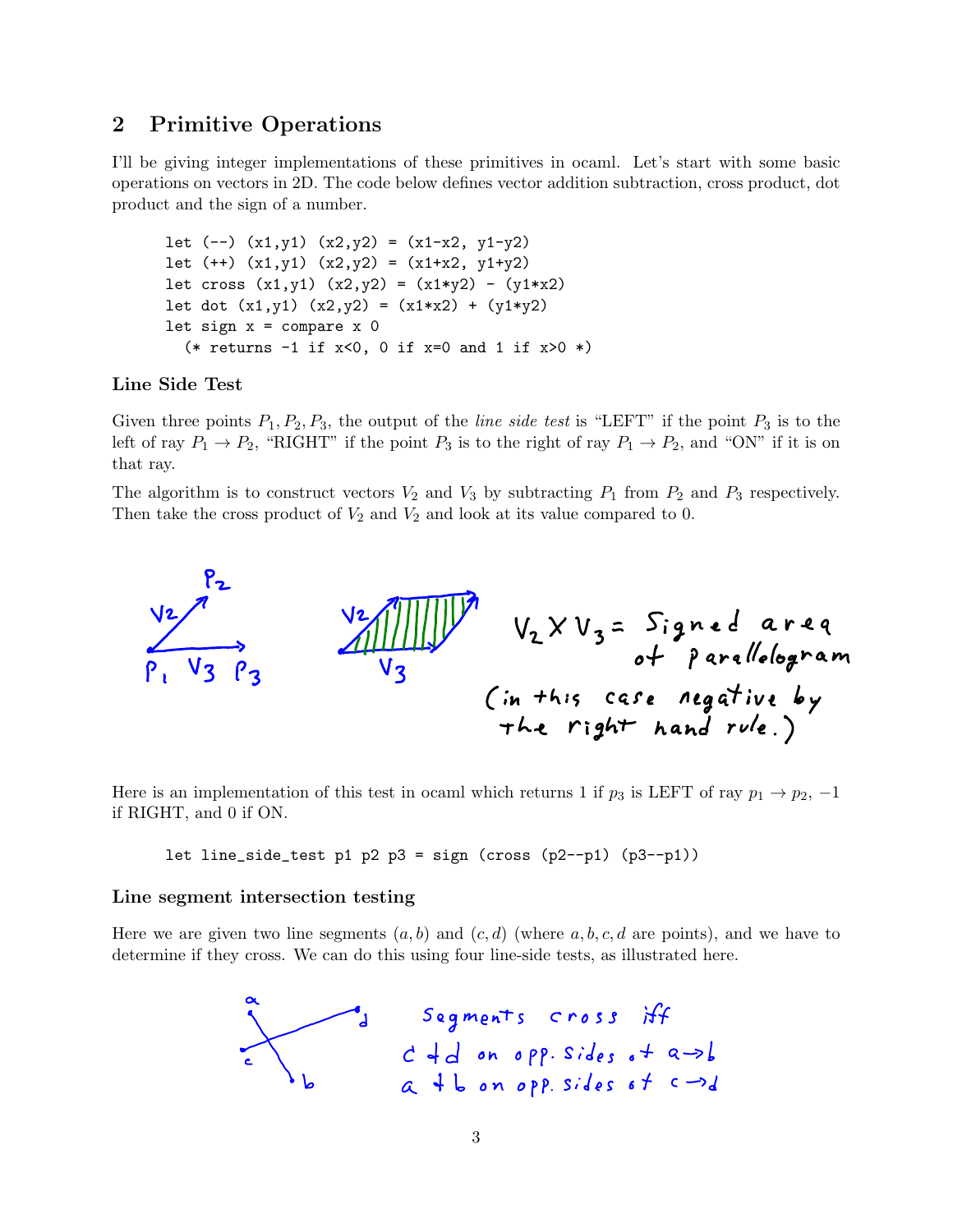```
let segments_intersect (a,b) (c,d) =
\frac{1}{2} (line_side_test a b d) * (line_side_test a b c) <= 0 & &
(line_side_test c d a) * (line_side_test c d b) <= 0
```
By changing the  $\leq$  into a  $\leq$ , this can be changed into a strict intersection test, which would require the segments to intersect at a point interior to both of them. egments to interse

#### $\operatorname{In-circle}\ \text{test}$

Three non-colinear points determine a circle. The *in-circle test* will tell us the relationship of a fourth point to the circle determined by the other three points. So the test takes points  $a, b, c$ , and d as inputs, and returns 1, 0, or  $-1$  as follows: Many computational geometry applications use numerical tests known as the *orientation* and *incircle* tests. The orientation test determines

This returns 0 if the four points are on the same circle (or straight line.) Suppose I walk forward around the circle with my right hand on the circle from  $a \to b \to c$ . It returns 1 if d is on the same side of the circle as my body, and  $-1$  otherwise. It's a fourth dogree function in the given coordinates fourth degree function in the given coordinates. lies inside, on a circle in a circle state of the court points.

```
let incircle (ax,ay) (bx,by) (cx,cy) (dx,dy) =
    let det ((a,b,c),(d,e,f),(g,h,i)) =
        a*(e*i - f*h) - b*(d*i - f*g) + c*(d*h - e*g)in
    let row ax dx ay dy =let a = ax - dx in
       let b = ay - dy in
            (a, b, (a*a) + (b*b))in
        sign (det (row ax dx ay dy, row bx dx by dy, row cx dx cy dy))
                         Incircle
                               Does d lie on, inside, or<br>or outside of abc?
                                                                                         \begin{pmatrix} \bullet_d & & \\ & d & \\ & & b \end{pmatrix}\begin{vmatrix} a_x & a_y & a_x^2 + a_y^2 & 1 \\ b_x & b_y & b_x^2 + b_y^2 & 1 \\ c_x & c_y & c_x^2 + c_y^2 & 1 \\ d & d & d^2 + d^2 & 1 \end{vmatrix} = \begin{vmatrix} a_x - d_x & a_y - d_y & (a_x - d_x)^2 + (a_y - d_y)^2 \\ b_x - d_x & b_y - d_y & (b_x - d_x)^2 + (b_y - d_y)^2 \\ c_x - d_x & c_y - d_y & (c_x - d_x)^2 + (c_y - d_y)^2 \end{vmatrix}
```
problem is to solve the solve the unit of the unit of the form and the point are arbitrary precision for a recognizion floating-point are point and the point are point and the point are point and the point are point and th The picture above illustrates a case when the incircle test would return 1. (This figure was taken To minimize this problem, I've produced algorithms and implementations for performing the  $2$ from http://www.cs.cmu.edu/~quake/robust.html)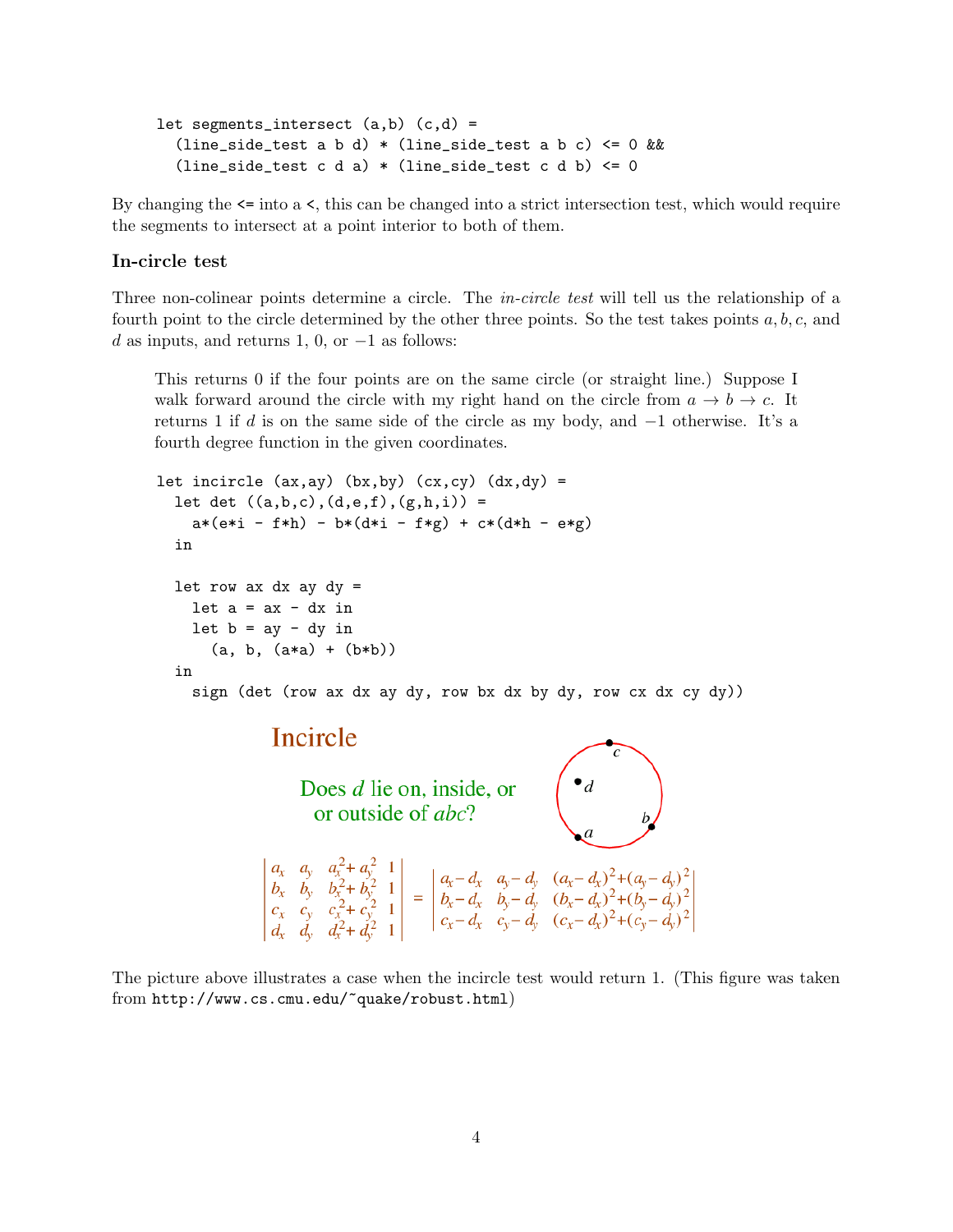## 3 Computing the Convex Hull

This is the "sorting problem" of computational geometry. There are many algorithms for the problem, and there are often analogous to well-known sorting algorithms.

A point set  $A \subseteq \mathbb{R}^d$  is *convex* if it is closed under convex combinations. That is, if we take any convex combination of any two points in  $A$ , the result is a point in  $A$ . In other words if when we walk along the straight line between any pair of points in A we find that the entire path is also inside of A, then the set A is convex.

We saw convex sets before when we talked about linear programming. One observation we used at that time is that the intersection of any two convex sets is convex.

**Definition:** ConvexClosure $(A)$  = smallest convex set containing A

This is well-defined and unique for any point set A. (We won't prove this.) Assuming that the set A is a closed set of points we can define the convex hull of A as follows:

**Definition:** ConvexHull $(A)$  = boundary of ConvexClosure $(A)$ . (A point p is on the boundary of S if for any  $\epsilon > 0$  there exists a point within  $\epsilon$  of p that is inside S and also another point with  $\epsilon$ of  $p$  that is outside of  $S$ .)

These definitions are general and apply to any closed set of points.

For our purposes we're only interested in the ConvexClosure(A) and ConvexHull(A) when A is a finite set of points. In this case the ConvexClosure will be a closed polyhedron.

A computer representation of a convex hull must include the combinatorial structure. In two dimensions, this just means a simple polygon in, say counter-clockwise order. (In three dimensions it's a planar graph of vertices edges and faces) The vertices are a subset of the input points.

So in this context, a 2D convex hull algorithm takes as input a finite set of n points  $A \in \mathbb{R}^2$ , and produces a list  $L$  of points from  $A$  which are the vertices of the ConvexHull( $A$ ) in counter-clockwise order.



This figure shows the convex hull of 10 points.

Today we're going to focus on algorithms for convex hulls in 2-dimensions. We first present an  $O(n^2)$  algorithm, than refine it to run in  $O(n \log n)$ . To slightly simplify the exposition we're going to assume that no three points of the input are colinear.

## 3.1 An  $O(n^2)$  Algorithm for 2D Convex Hulls

First we give a trivial  $O(n^3)$  algorithm for convex hull. The idea is that a directed segment between a pair of points  $(P_i, P_j)$  is on the convex hull iff all other points  $P_k$  are to the left of the ray from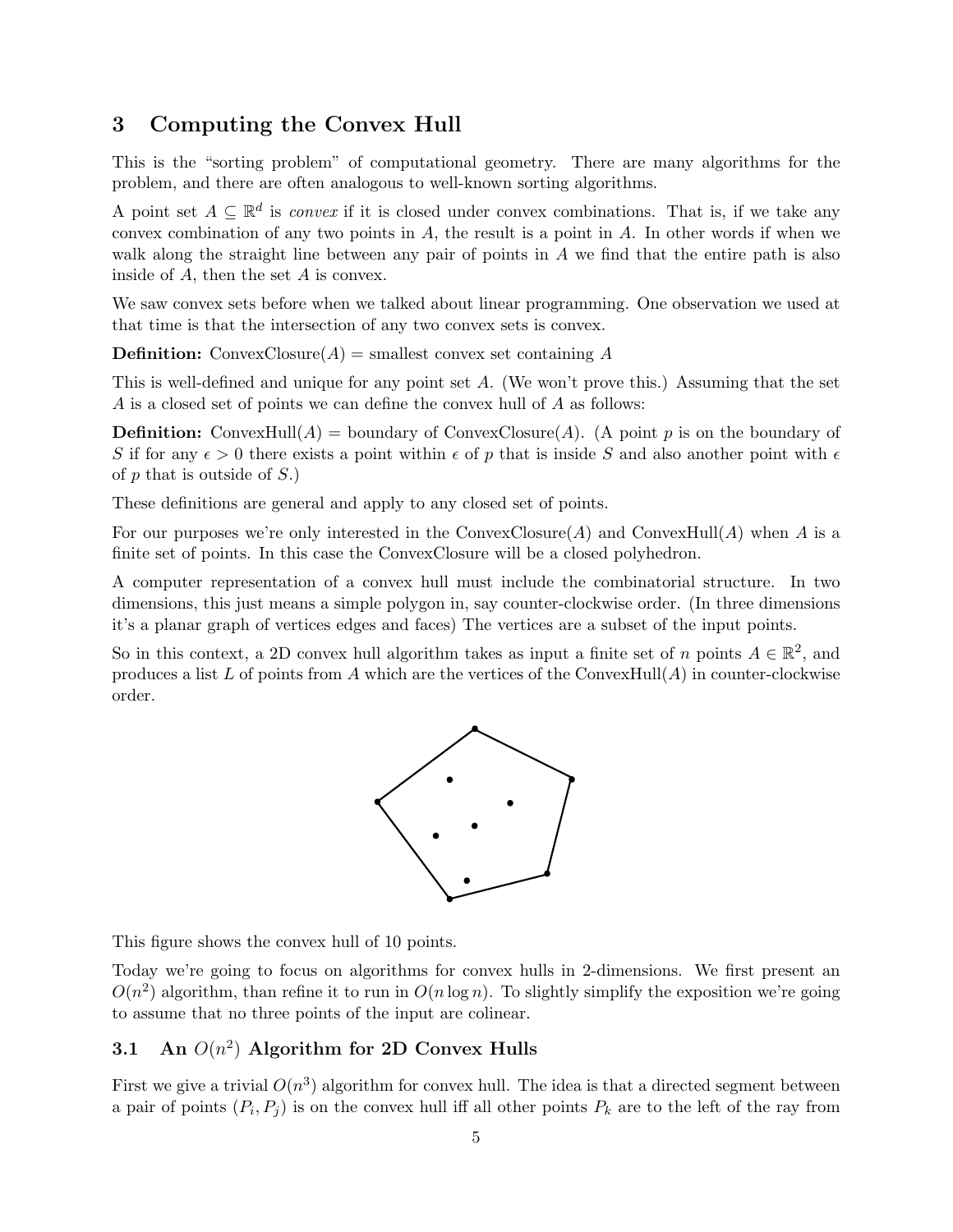$P_i$  to  $P_j$ . Note that no point to the right of the ray can be in the convex hull because that entire half-plane is devoid of points from the input set. And the points on the segment  $(P_i, P_j)$  are in the ConvexClosure of the input points. Therefore the segment is on the boundary of the ConvexClosure. Therefore it is on the convex hull.

Here's the pseudo-code for this algorithm.

```
Slow-Hull(P_1, P_2, \ldots, P_n):
      For each distinct pair of indices (i, j) do
             if for all 1 \leq k \leq n and k \neq i and k \neq jit is the case that P_k is to the left of segment (P_i, P_j)Then output (i, j).
```
done

(To make this into a proper convex hull algorithm, a final pass would be required to turn this list of pairs of indices into an ordered list of points in counterclockwise order.)

To get this to run in  $O(n^2)$  time we just have to be a bit more organized.

The first observation is that if we take the point with the lowest y-coordinate, this point must be on the contex hull. Call it  $P_s$ . Suppose we now measure the angle from  $P_s$  to all the other points. These angles range from 0 to  $\pi$ . If we take the point  $P_t$  with the smallest such angle, then we know that  $(P_s, P_t)$  is on the convex hull. The following figure illustrates this.



All the other points must be to the left of segment  $(P_s, P_t)$ . We can continue this process to find the point  $P_u$  which is the one with the smallest angle with respect to  $(P_s, P_t)$ . This process is continued until all the points are exhausted. The running time is  $O(n)$  to find each segment. There are  $O(n)$  segments, so the algorithm is  $O(n^2)$ .

Actually we don't need to compute angles. The line-side-test can be used for this instead. For example look at what happens after we've found  $P_s$  and  $P_t$ . We process possibilities for the next point in any order. Say we start from  $a$  in the figure. Then we try  $b$ , and note that  $b$  is on the right side of segment  $(P_t, a)$  so we jettison a and continue with  $(P_t, b)$ . But then we then throw out b in favor of c. It turns out that the remaining points are all to the left of segment  $(P_t, c)$ . Thus  $c = P_u$ is the next point on the convex hull.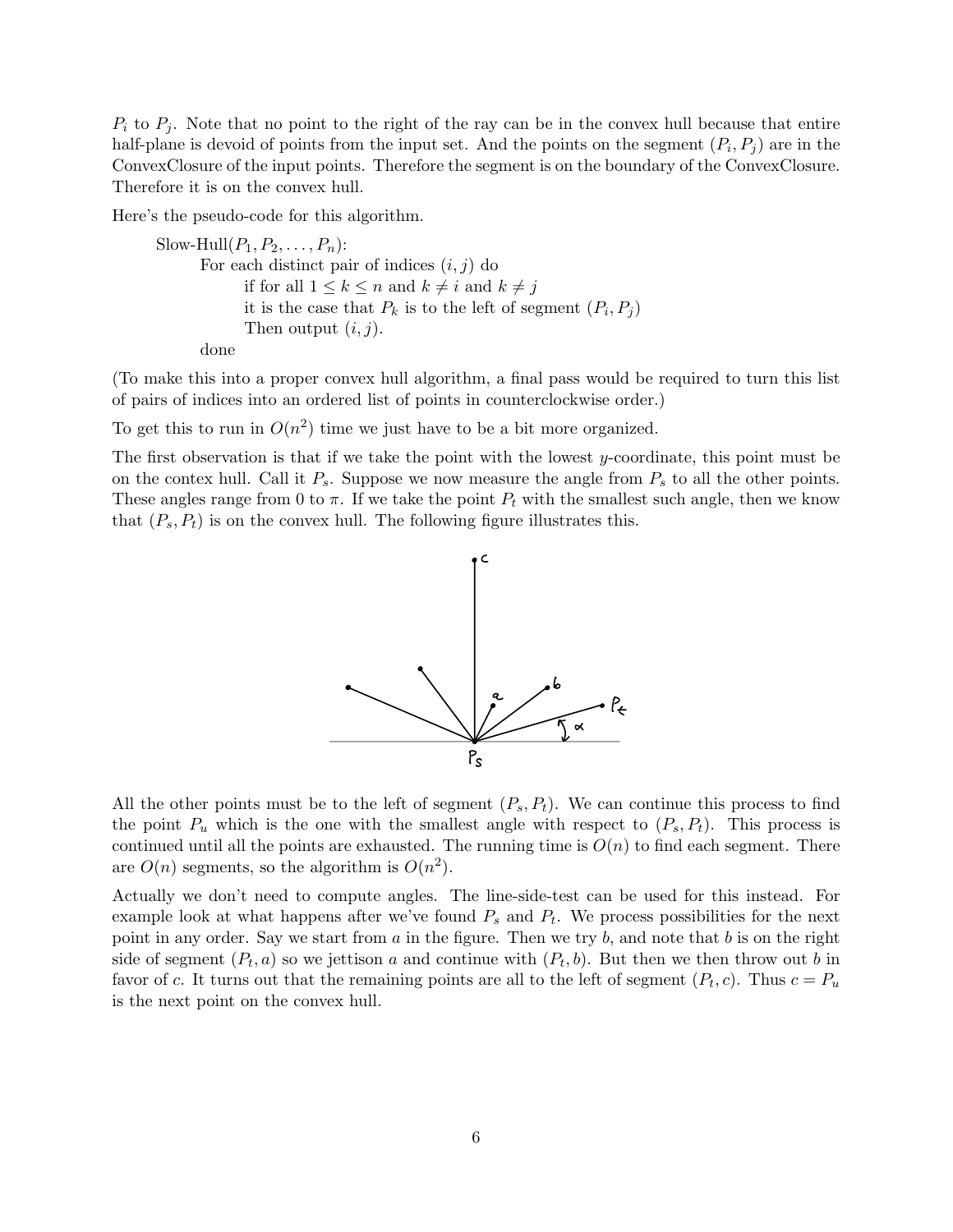#### 3.2 Graham Scan, an  $O(n \log n)$  Algorithm for 2D Convex Hulls

We can convert this into an  $O(n \log n)$  algorithm with a slight tweek. Instead of processing the points in an arbitrary order, we process them in order of increasing angle with respect to point  $p_s$ .

Let's relabel the points so that  $P_0$  is the starting point, and  $P_1, P_2, \ldots$  are the remaining points in order of increasing angle with respect to  $P_0$ . From the discussion above we know that  $(P_0, P_1)$  is an edge of the convex hull.

The Graham Scan works as follows. We maintain a "chain" of points that starts with  $P_0, P_1, \ldots$ This chain has the property that each step is always a left turn with respect to the previous element of the chain. We try to extend the chain by taking the next point in the sorted order. If this has a left turn with respect to the current chain, we keep it. Otherwise we remove the last element of the chain (repeatedly) until the chain is again restored to be all left turns. Here's an example of the algorithm.



At this point we've formed the chain  $P_0$ ,  $P_1$ ,  $P_2$ ,  $P_3$ ,  $P_4$ . But the last step (from  $P_3$  to  $P_4$ ) is a right turn. So we delete  $P_3$  from the chain. Now we have:



Now at  $P_2$  we have a right turn, so we remove it, giving: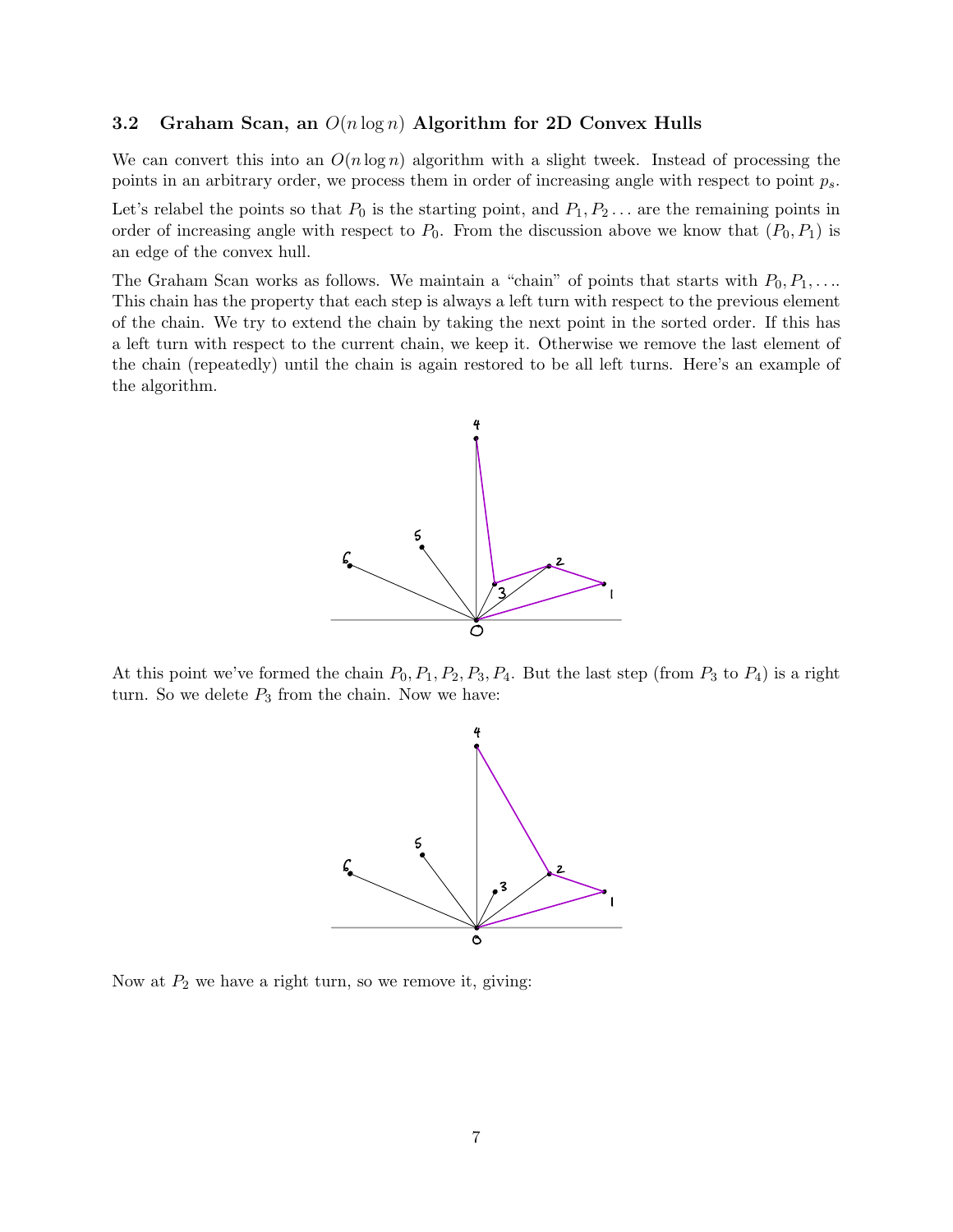

Now the process continues with points  $P_5$  and  $P_6$ . When  $P_6$  is added,  $P_5$  becomes a right turn, so it's removed.



After all the points are processed in this way, we can just add the last segment from  $P_{n-1}$  to  $P_0$ , to close the polygon, which will be the convex hull.

Each point can be added at most once to the sequence of vertices, and each point can be removed at most once. Thus the running time of the scan is  $O(n)$ . But remember we already paid  $O(n \log n)$ for sorting the points at the beginning of the algorithm, which makes the overall running time of the algorithm  $O(n \log n)$ .

The reason this algorithm works is because whenever we delete a point we have implicitly shown that it is a convex combination of other points. For example when we deleted  $P_3$  we know that it is inside of the triangle formed by  $P_0$ ,  $P_2$  and  $P_4$ . Because of the presorting  $P_3$  is to the left of  $(P_0, P_2)$ , and to the right of  $(P_0, P_4)$ . And because  $(P_2, P_3, P_4)$  is a right turn,  $P_3$  is to the left of  $(P_2, P_4).$ 

At the end the chain is all left turns, with nothing outside of it. Therefore it must be the convex hull.

Complete ocaml code for the graham scan is at the end of these notes.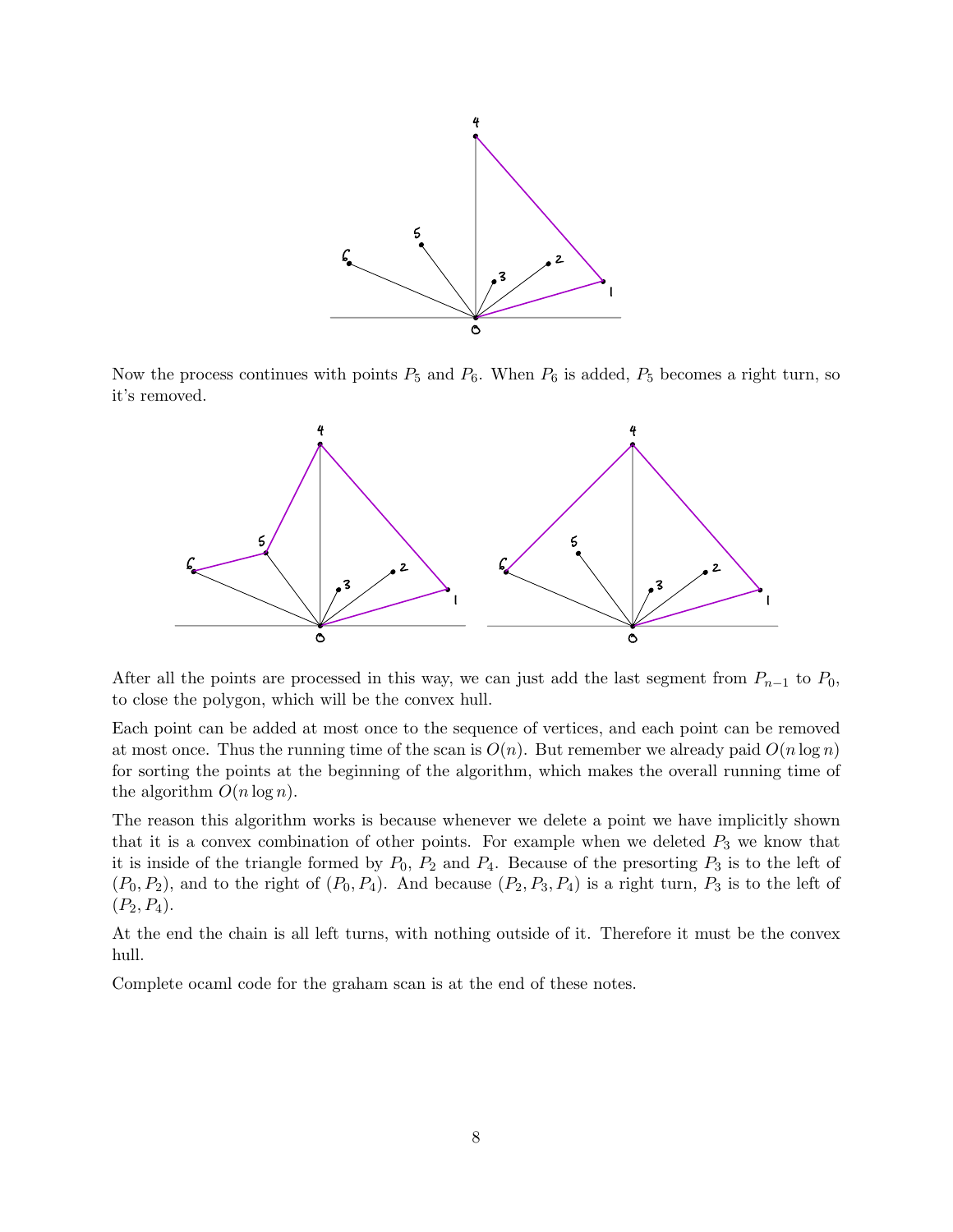### 3.3 Lower bound for computing the convex hull

Suppose the input to a sorting problem is  $X_1, \ldots, X_n$ . Consider computing the convex hull of the following set of points:

$$
(X_1, X_1^2), \ldots, (X_n, X_n^2)
$$

All of these points are on the convex hull (they're on a parabola). Thus they are returned in the order they appear along the parabola. No matter which convex hull algorithm is used, the points can be reflected and/or cyclically shifted so that their x coordinates are in sorted order. Thus, they can be sorted by computing a convex hull followed by  $O(n)$  additional work. Thus any comparison based convex hull algorithm must make  $\Omega(n \log n)$  comparisons. The figure below illustrates this phenomenon.